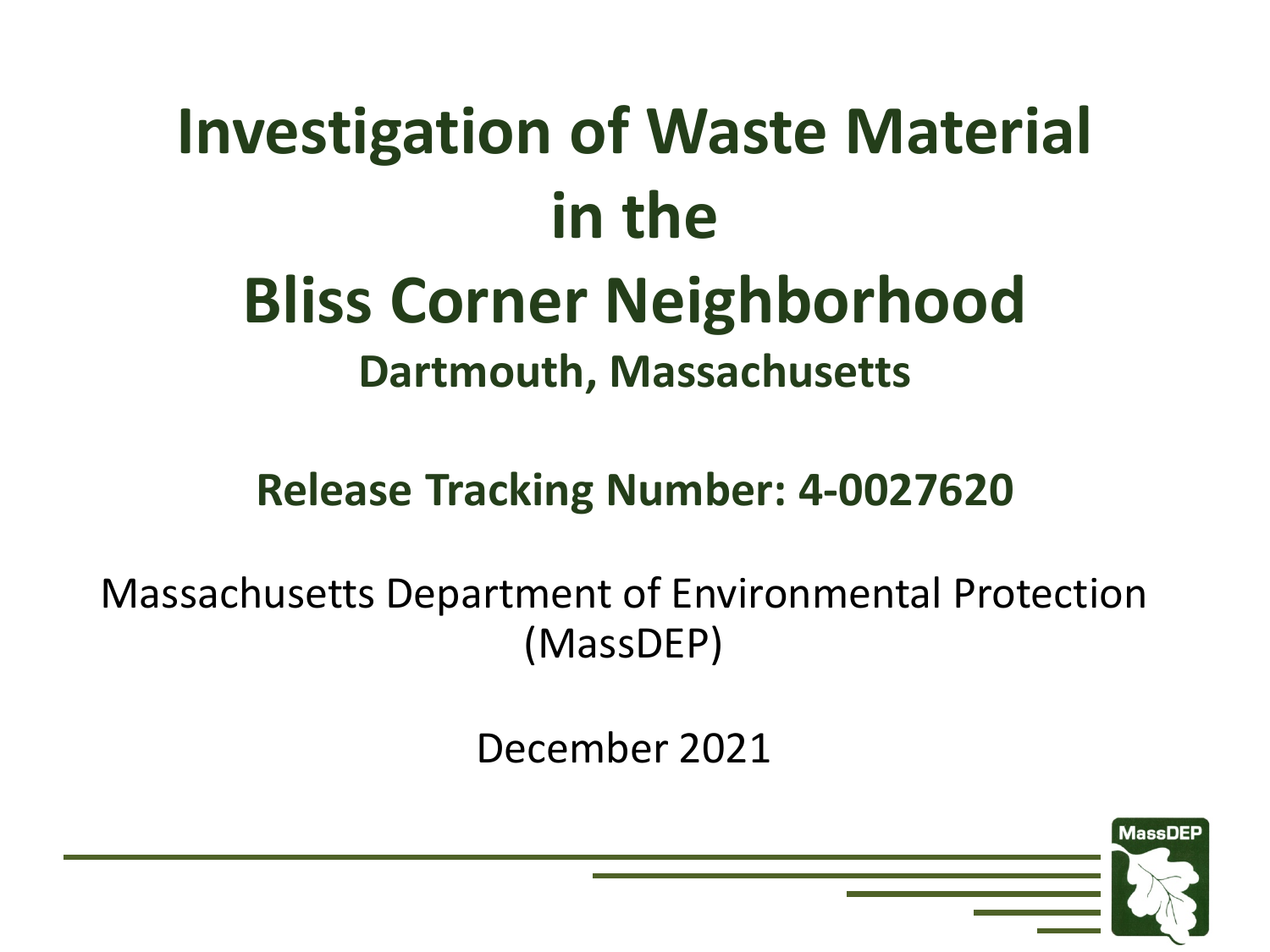# **Introductions / Agenda**

- MassDEP Staff
- EPA Staff
- Representative Christopher Markey
- 15 Minute PowerPoint Presentation
- Q&A
	- Raise-Hand feature in Zoom
	- Type questions in chat
	- [Additional resources: https://www.mass.gov/service](https://www.mass.gov/service-details/bliss-corner-neighborhood-dartmouth-ma)details/bliss-corner-neighborhood-dartmouth-ma

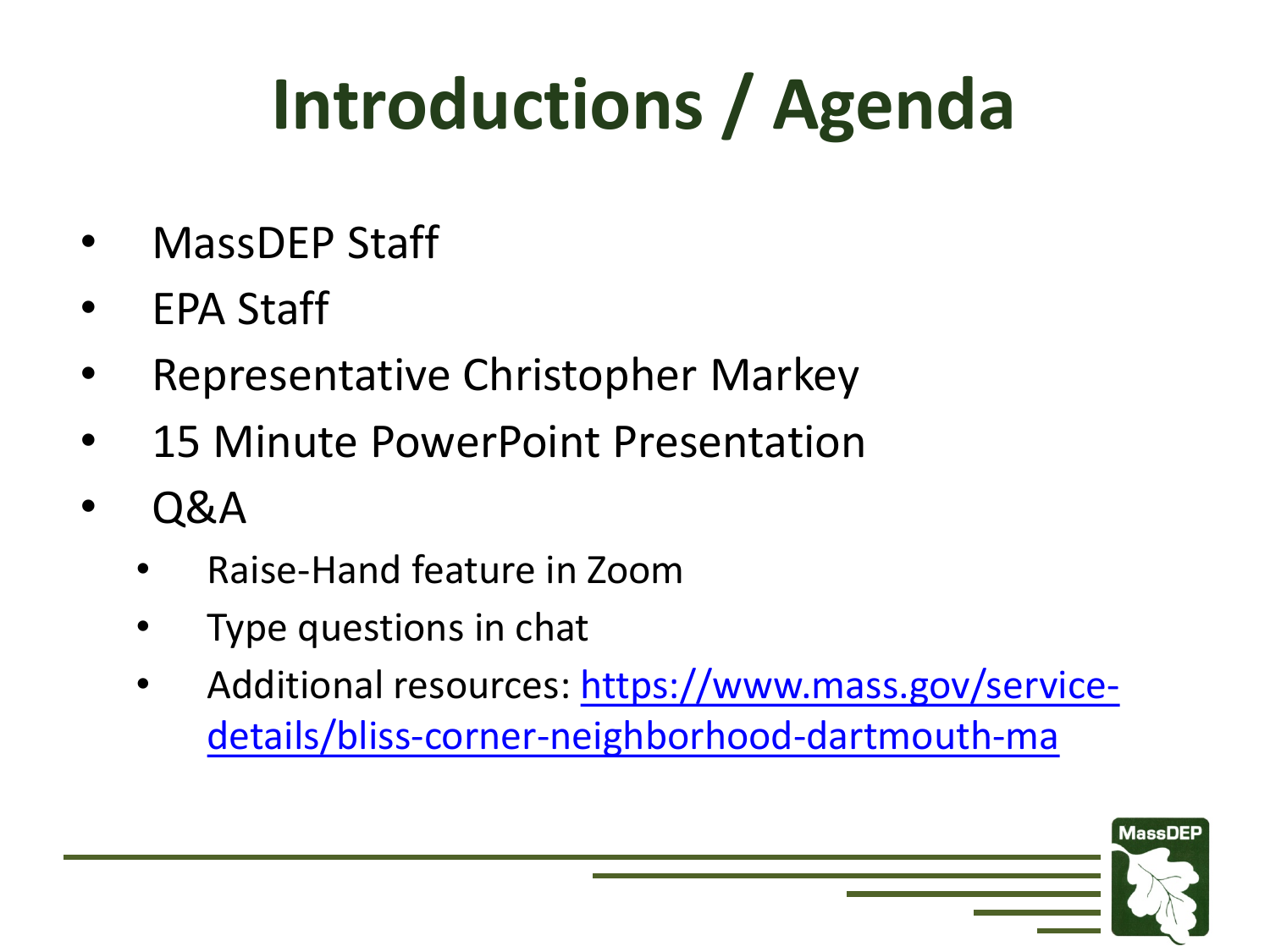### **Contents of Presentation**

- 1. Map of the Study Area
- 2. Summary of Past Meetings and Site Investigations
- 3. Residential Sampling
- 4. Potentially Responsible Parties
- 5. Actions You Can Take to Minimize Potential Risks While the Investigation Continues
- 6. Learn About Elevated Levels of Lead
- 7. Questions

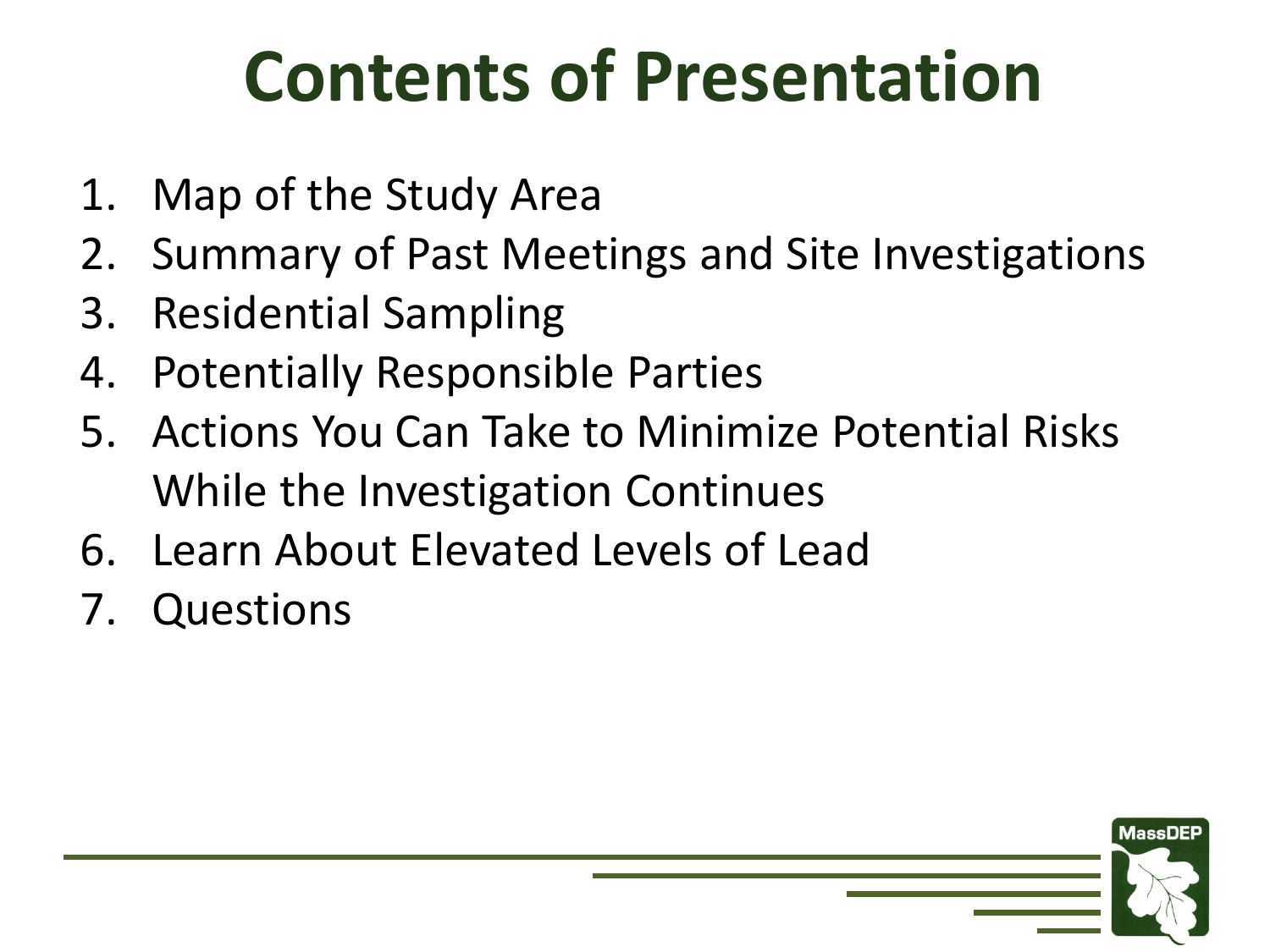# **Bliss Corner Neighborhood Study Area**



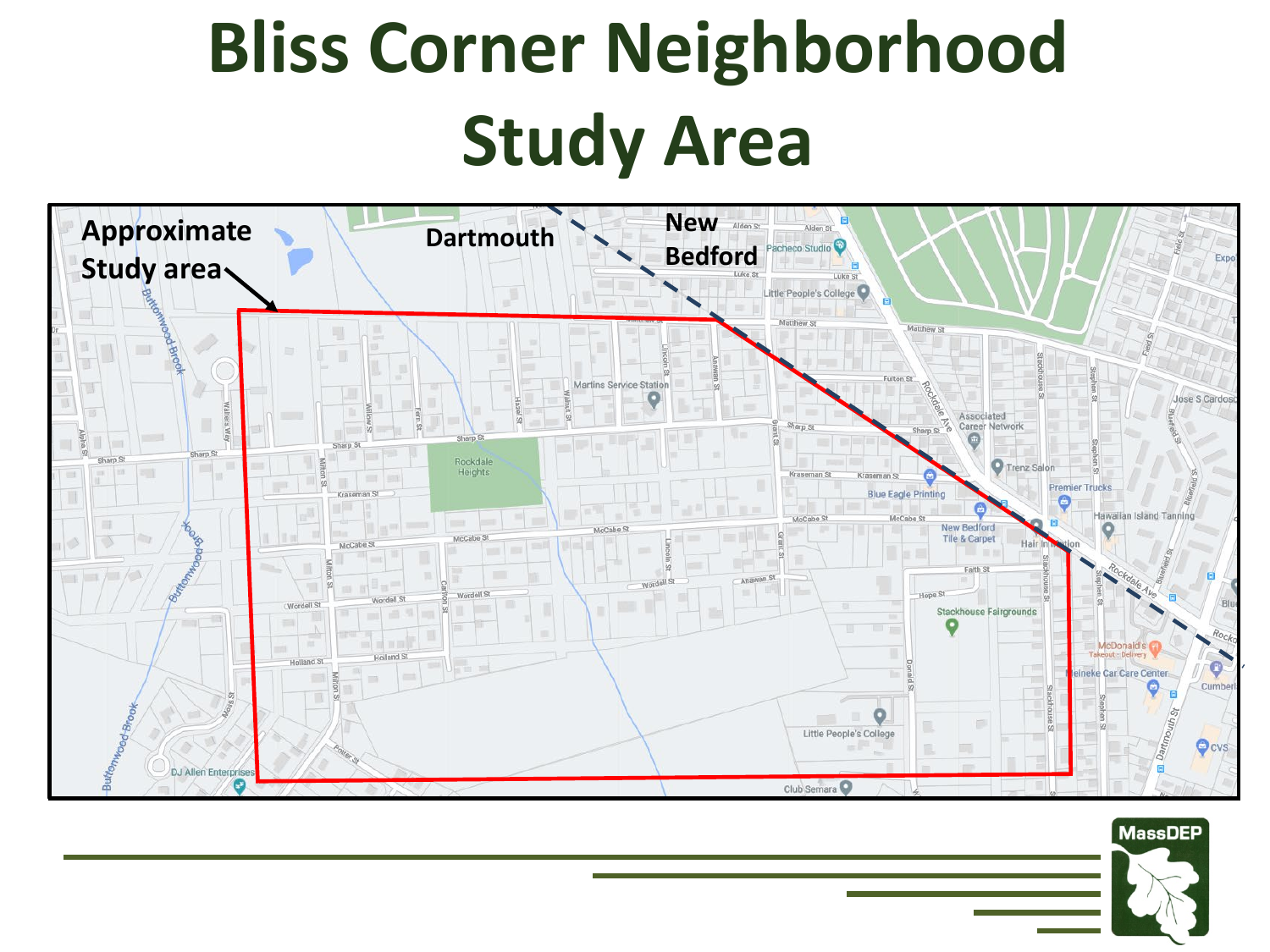### **Summary of Previous Public Meetings**

#### **In 2018:**

- Inspection at 85 McCabe Street identified waste material and buried drums containing unknown material
- MassDEP obtained historic newspaper articles from the 1930s that indicate dumping was occurring in the Bliss Corner neighborhood
- Inspection of 20 & 21 Kraseman Street and 31 McCabe Street identified similar waste material
- PCBs at 20 Kraseman Street were at levels that could pose an Imminent Hazard

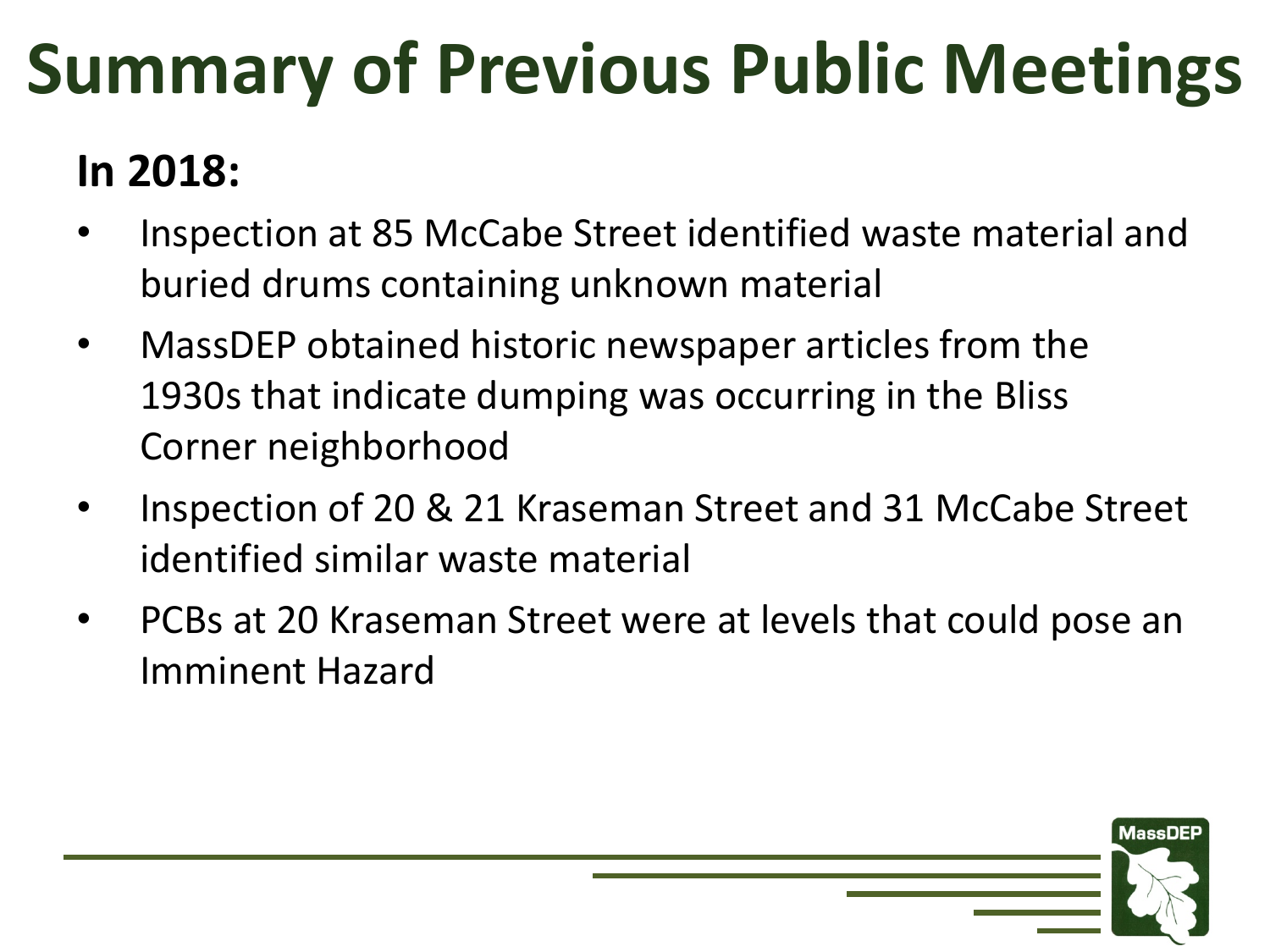### **Summary of Previous Public Meetings**

### **In 2019:**

- Sampled private wells and found no exceedance of Drinking Water Standards
- Issued Requests for Information to New Bedford and Dartmouth for records related to historic dumping
- Collected soil and groundwater samples from 18 locations within Town-owned rights-of-ways

**MassDE** 

- Began sampling residential properties
- Requested US EPA's assistance with the investigation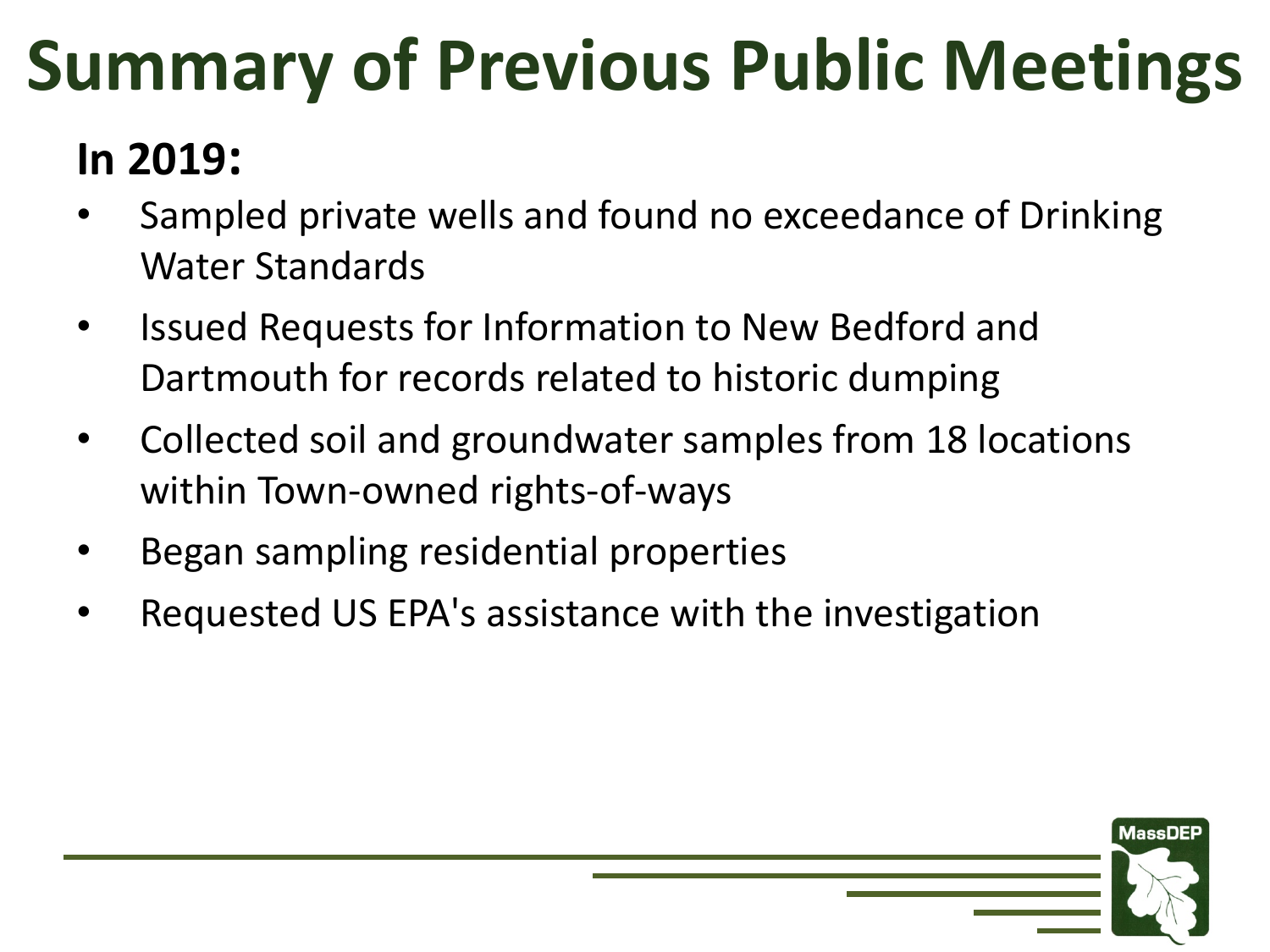# **Residential Soil Sampling**

#### **In 2019:**

- Between July 2019 and December 2019, MassDEP sampled 30 residential properties
- Only properties that contacted MassDEP were sampled
- PCBs were identified at 2 properties at potential Imminent Hazard levels
- Lead was identified at many locations above the residential standard

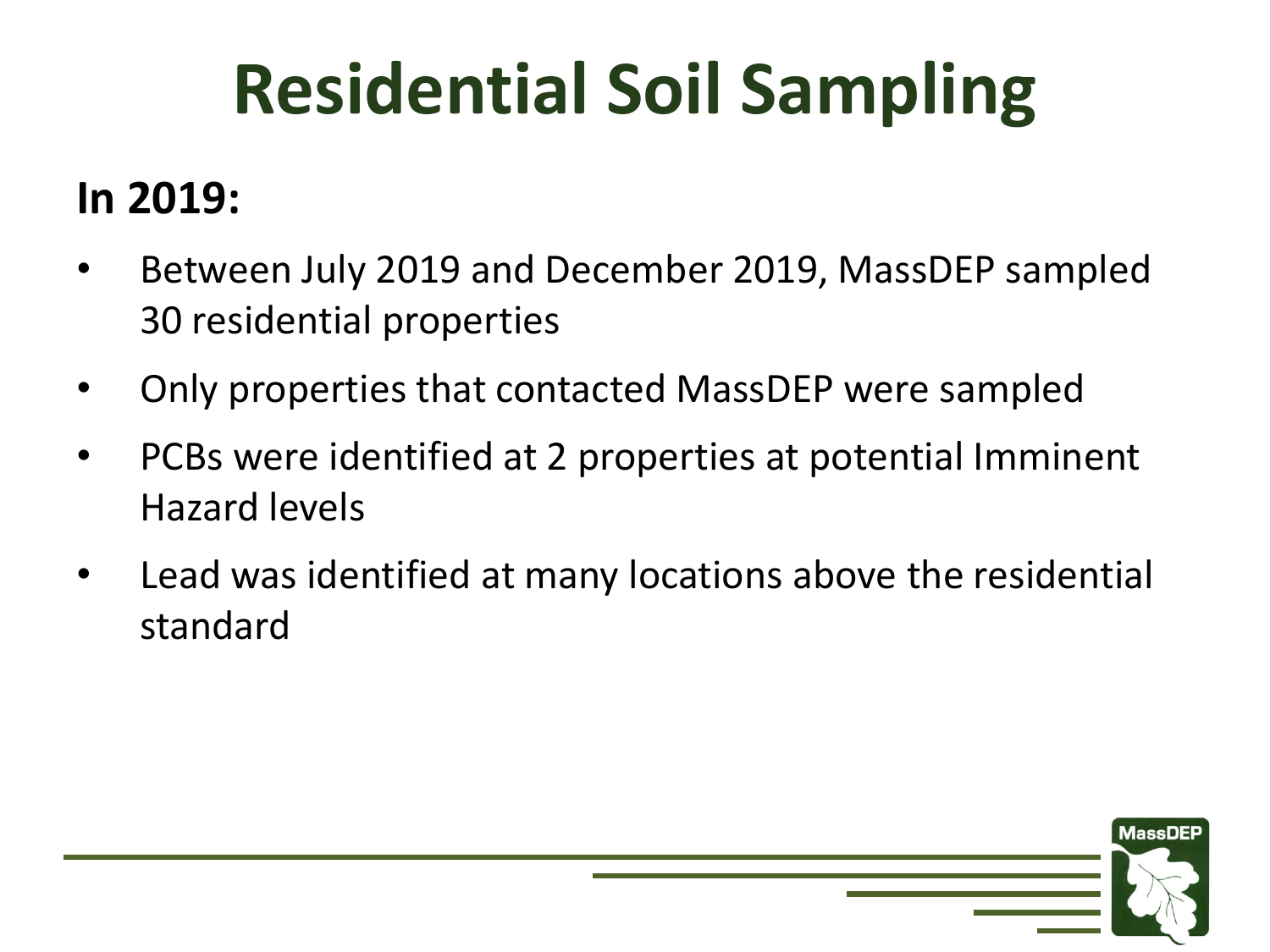## **Residential Soil Sampling**

#### **In 2020:**

- US EPA joined MassDEP sampling efforts to better define the geographic boundaries of the contamination
- Between July 2020 and October 2020, 37 residences were tested
	- US EPA's contractor collected soil samples
	- Only properties that contacted MassDEP were sampled
	- Lead was identified at many locations in excess of the residential standard

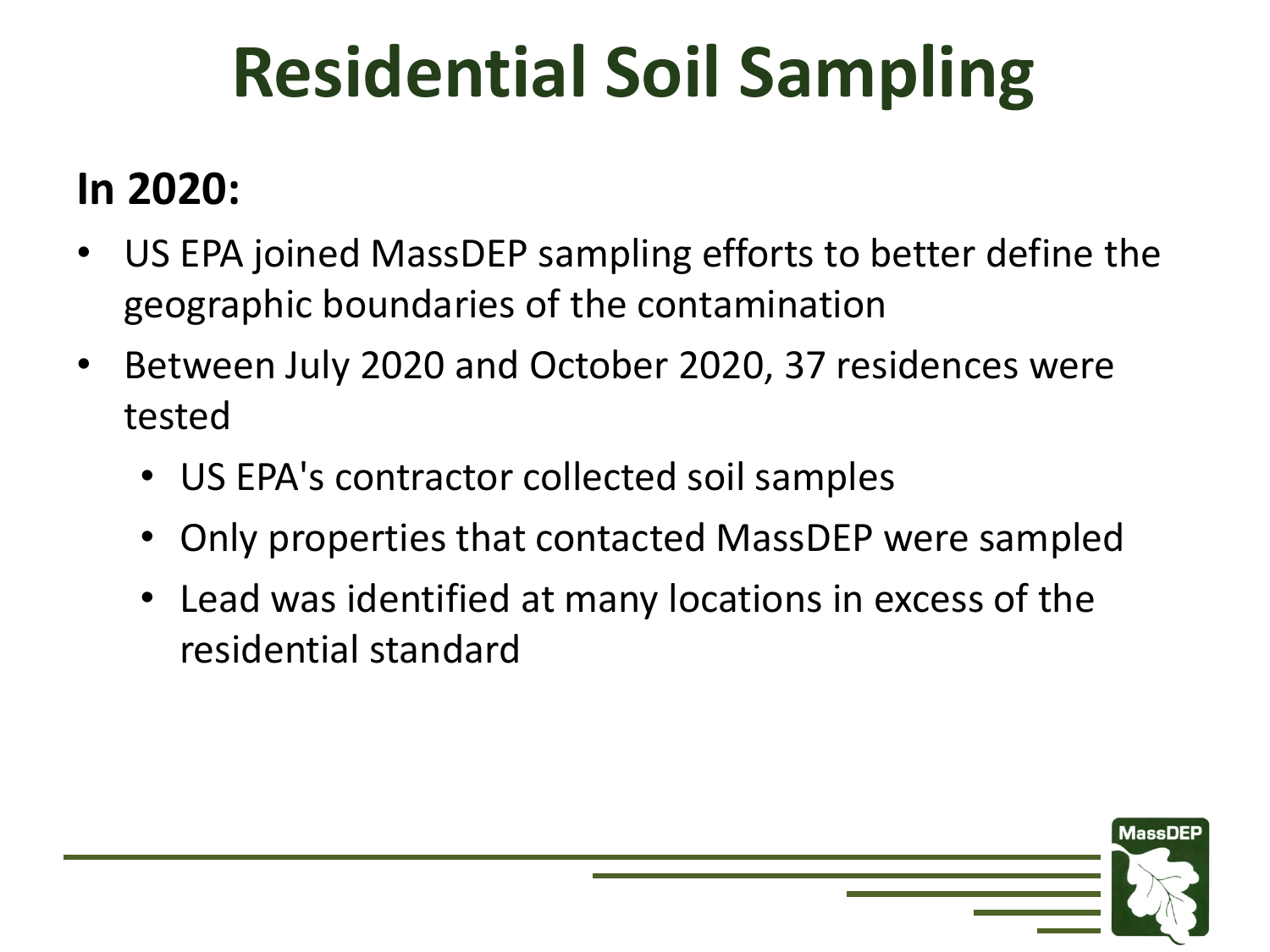## **Residential Soil Sampling**

#### **In 2021:**

- In June, an additional 9 residences were tested
	- Access Agreements were mailed to 25 properties located near known areas of contamination
	- 9 property owners consented to the sampling
- Since sampling began in 2019, a total of 76 properties have been tested

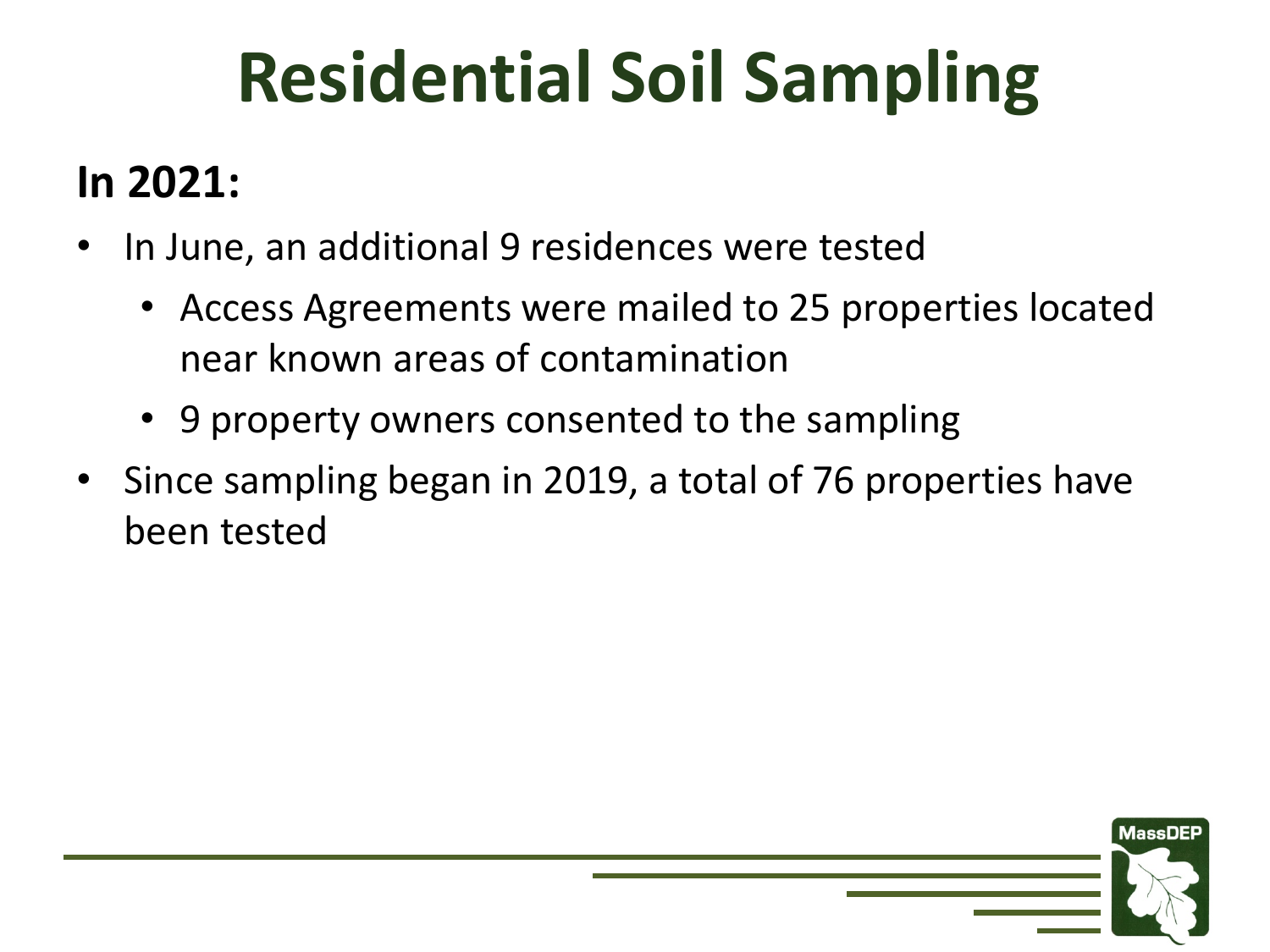# **Potentially Responsible Parties (PRPs)**

- MassDEP sent Requests for Information (RFIs) to the City of New Bedford and the Town of Dartmouth in 2019
- Based on information provided in response to those RFIs, MassDEP issued Notices of Responsibility to the City of New Bedford and the Town of Dartmouth as Potentially Responsible Parties for the contamination in the Bliss Corner neighborhood

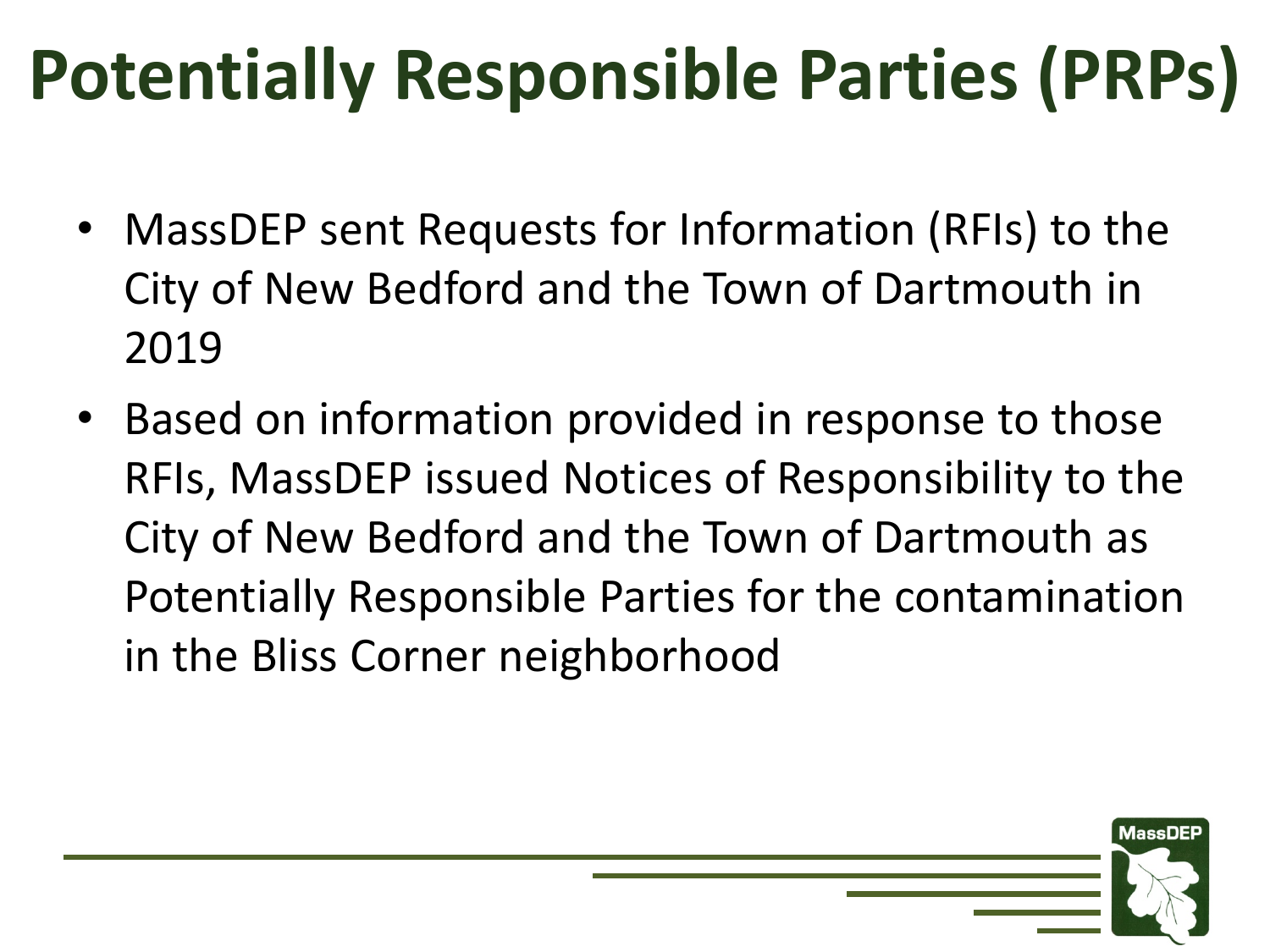### **PRP Response to NORs**

- City of New Bedford indicated that it is not in a position to undertake response actions within another municipality at this time
- Town of Dartmouth indicated it would continue to assist DEP but is unable to undertake remediation actions at this time

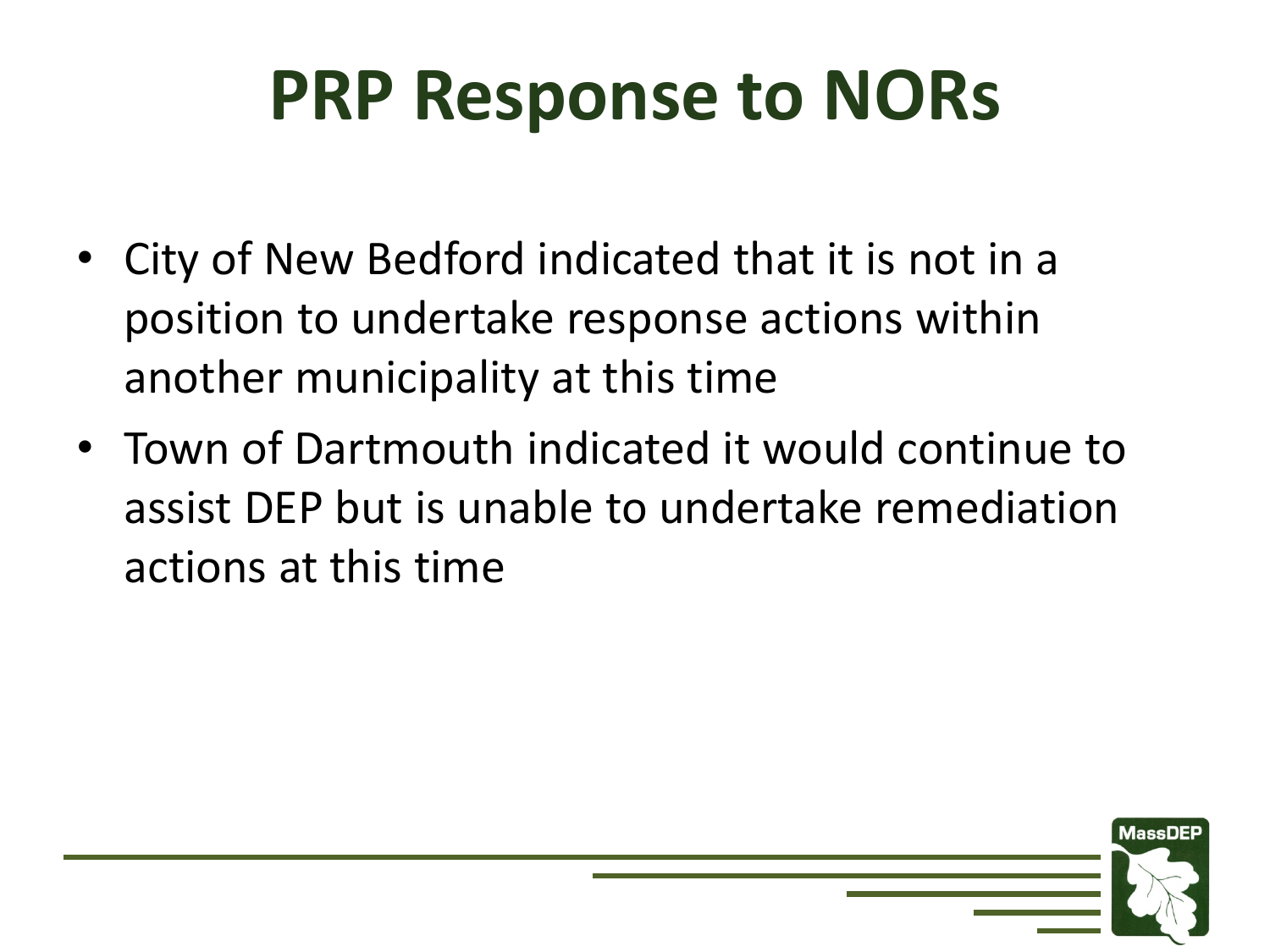### **Request for EPA Assistance**

- On August 23, 2021, MassDEP issued a Request for EPA Assistance to conduct a removal action
	- To address single-family owner-occupied residences sampled to date with the highest levels of lead and/or PCBs

**MassDE** 

• On September 14, EPA approved the request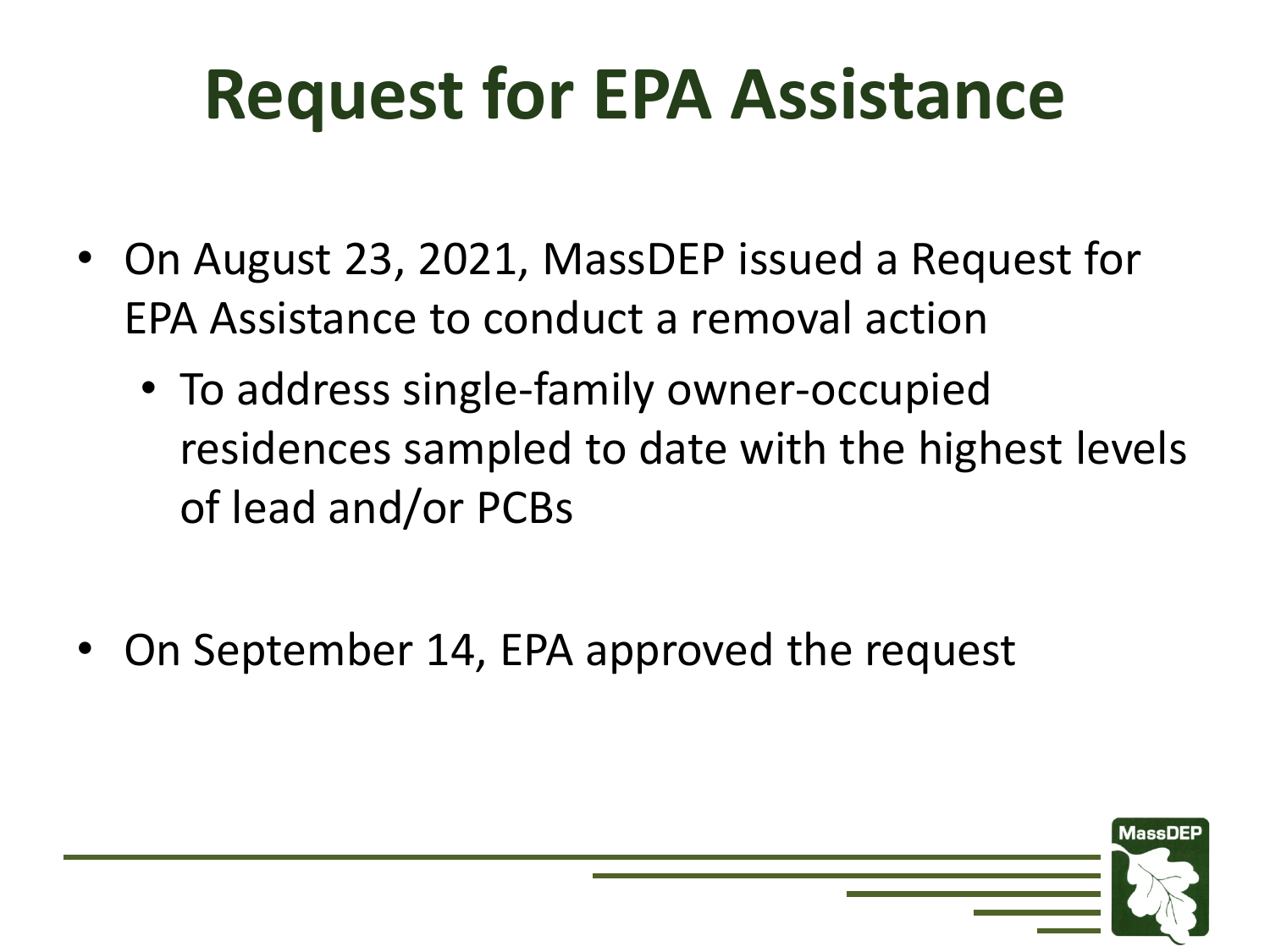#### **U.S. EPA Removal Action**

#### Overview

- EPA signed an Action Memorandum in September 2021

- Authorizes addressing residential properties with highest levels of lead and PCB soil contamination.
- EPA will remove contaminated soil from residential properties beginning in spring of 2022 lasting around 5 months;
- No plans to expand the scope of this project

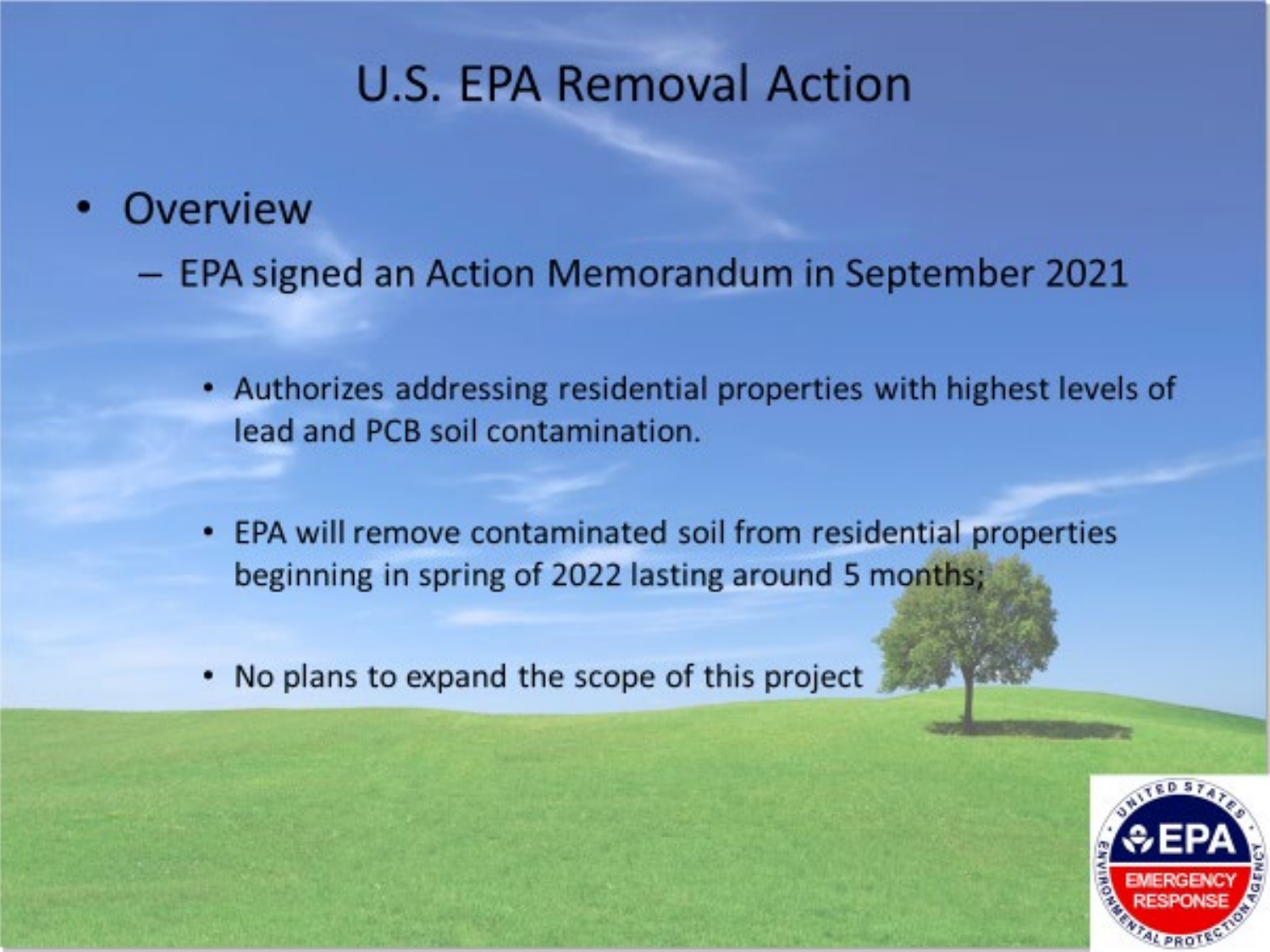#### **U.S. EPA Removal Action**

- What the property owner can expect
	- Meeting with EPA team prior to start;
	- Assessment of existing conditions and plant inventory;
		- Property survey if determined necessary;
		- EPA will not excavate under paved areas and fixed structures;
		- Remove and replace fencing as needed;
	- Excavate contaminated soil to a maximum depth of three feet below ground surface and transport to staging area;
	- Backfill excavated area with fill dirt and top soil;
	- Restore property with fencing, grass, plants;
	- Provide a final report documenting project to resident.

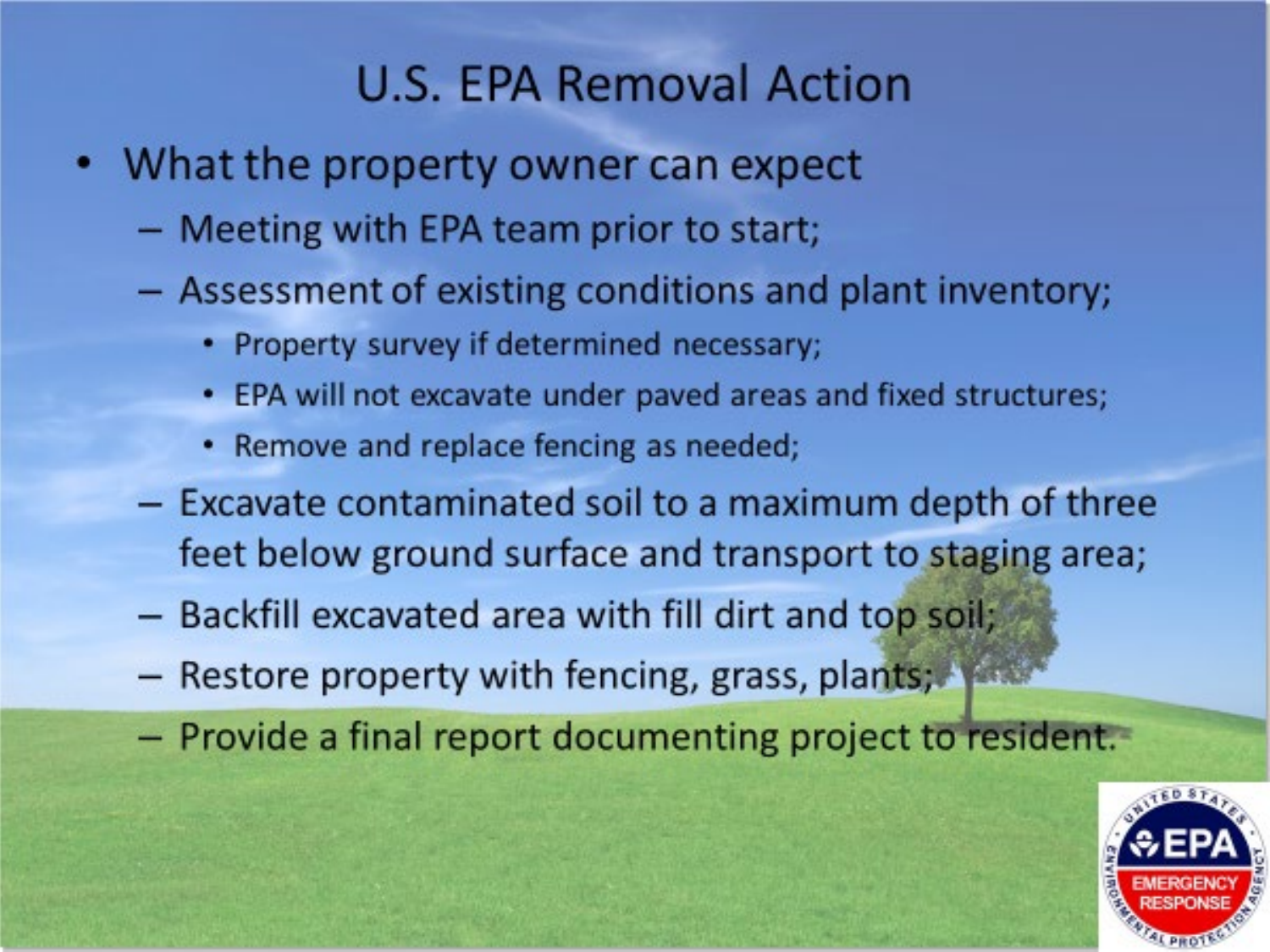#### **U.S. EPA Removal Action**

- Protective Measures
	- EPA will apply water to the excavation area to prevent spread of contamination due to wind and dry conditions;
	- EPA will decontaminate any trucks transporting soil to the staging area to prevent spread of contamination;
		- . Loads will be completely covered and tires will be cleaned;
	- EPA will set up real-time air monitoring at active excavation areas.

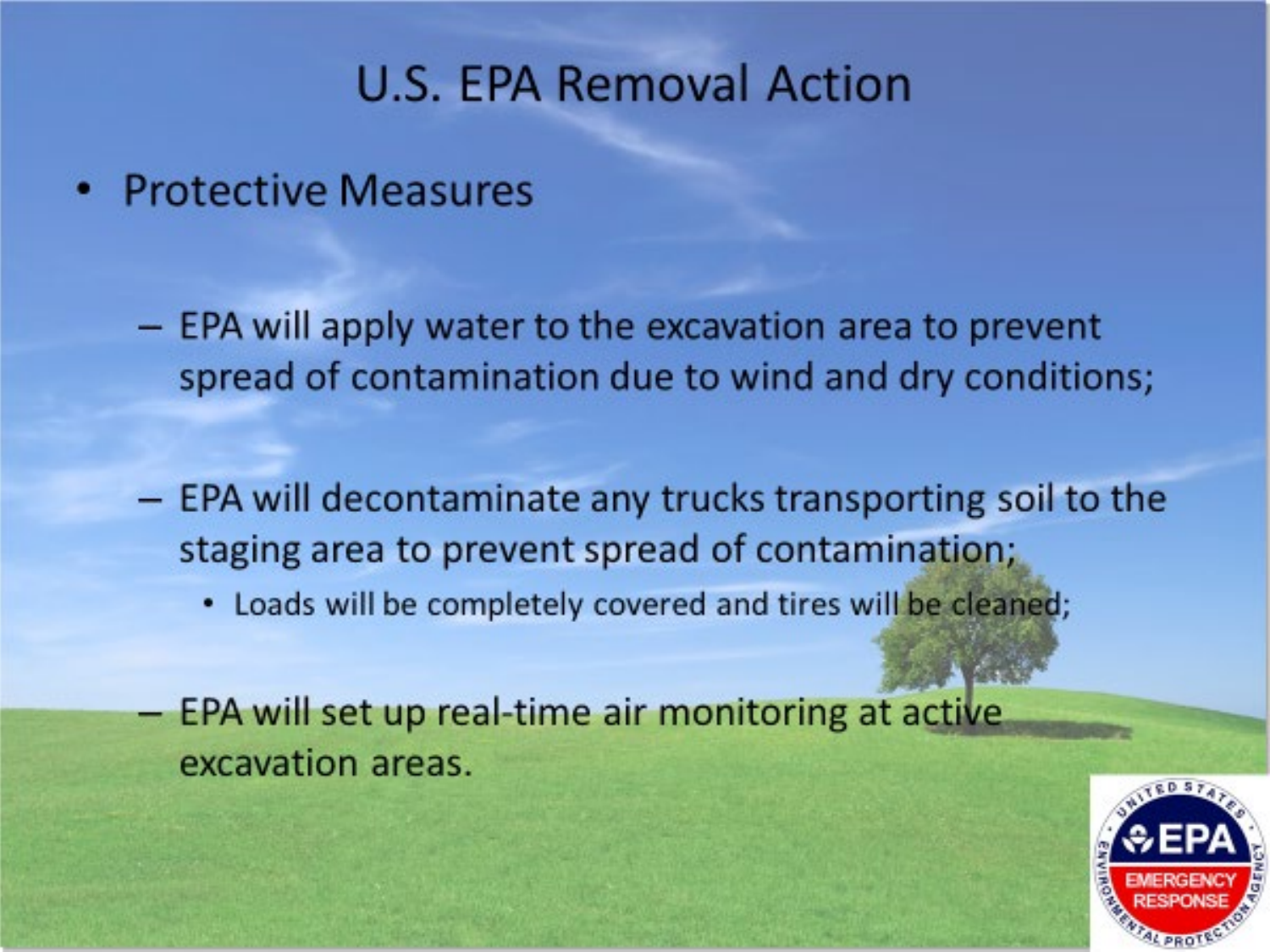# **Actions You Can Take to Minimize Potential Risk**

- Avoid direct contact with waste material
	- Refrain from digging whenever possible
	- If digging is necessary, wear protective clothing, footwear and gloves and wash your hands thoroughly when finished
	- If you plan to dig, MassDEP recommends you notify the Town of Dartmouth Board of Health by calling (508) 910-1804

**MassDE**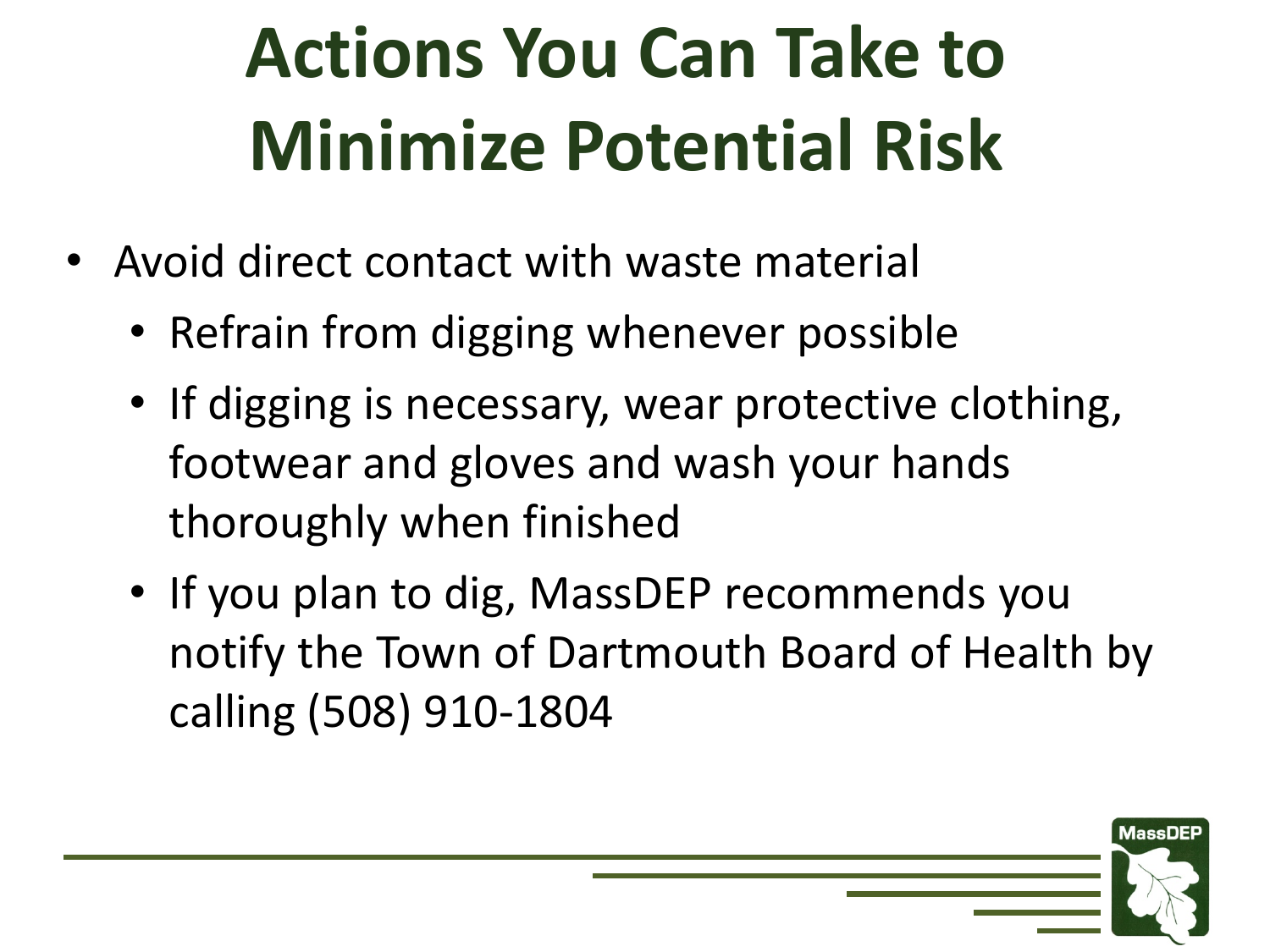# **Actions You Can Take to Minimize Potential Risk**

- Avoid growing fruits and vegetables in waste material
	- MassDEP recommends following "*Best Management Practices (BMPs) for Non-Commercial Gardening at Disposal Sites*" (WSC#14-910), which can be found at: [https://www.mass.gov/files/documents/2016/08/](https://www.mass.gov/files/documents/2016/08/om/14-910.pdf) om/14-910.pdf

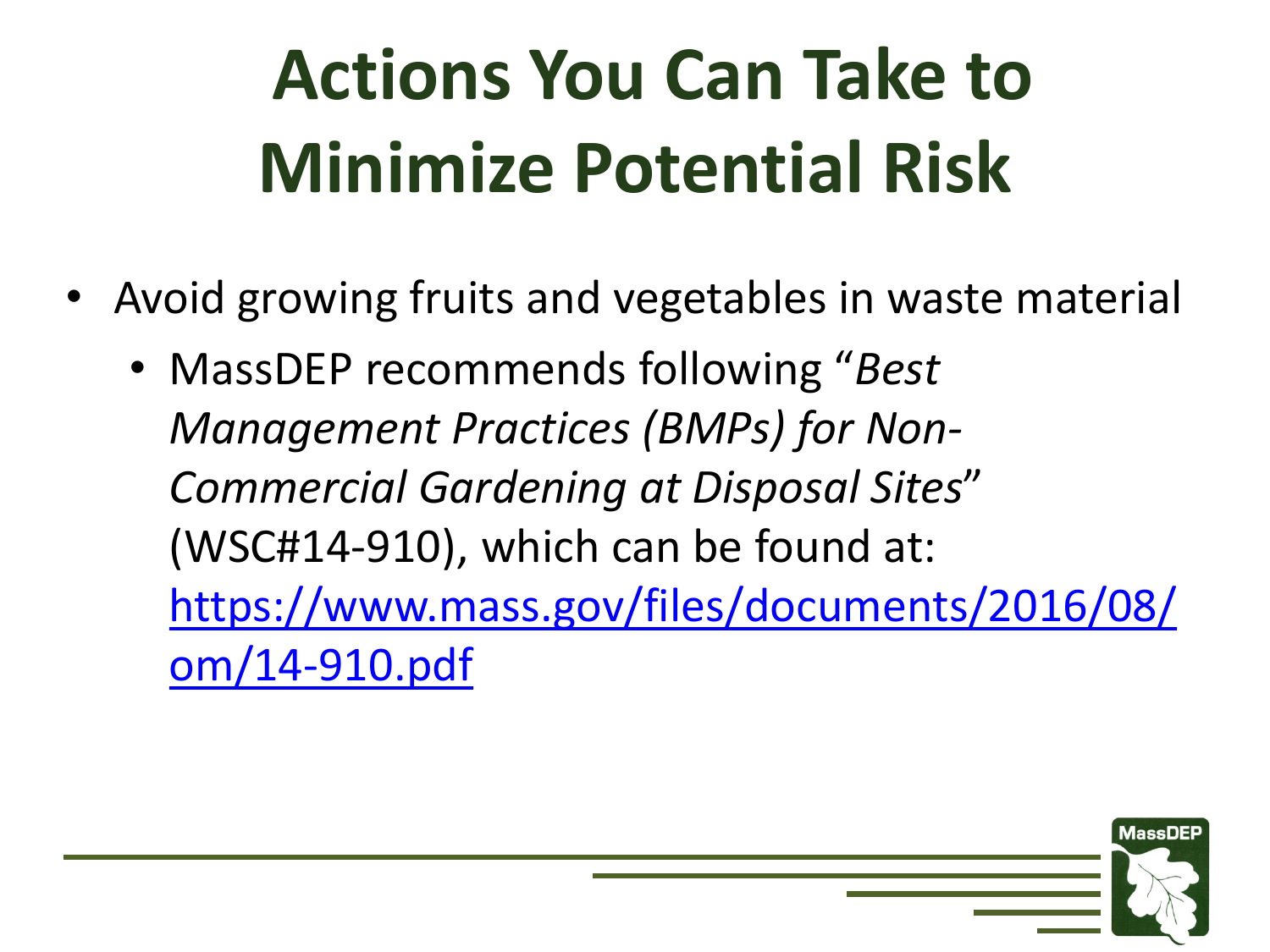# **Learn How to Reduce Exposure to Lead in Soil**

- Massachusetts Department of Public Health (DPH)
	- *Protecting Children From High Levels of Lead in Soil"* [available at: https://www.mass.gov/lists/lead](https://www.mass.gov/lists/lead-brochures-and-fact-sheets)brochures-and-fact-sheets
	- Instructions on how to build a raised garden, [https://www.atsdr.cdc.gov/soilshop/docs/A\\_AP\\_soi](https://www.atsdr.cdc.gov/soilshop/docs/A_AP_soilSHOP_508.pdf) lSHOP\_508.pdf
	- Questions or concerns about lead exposure should be directed to Community Health Assessment in DPH's Bureau of Environmental Health at 617-624-5757

**MassDEF**